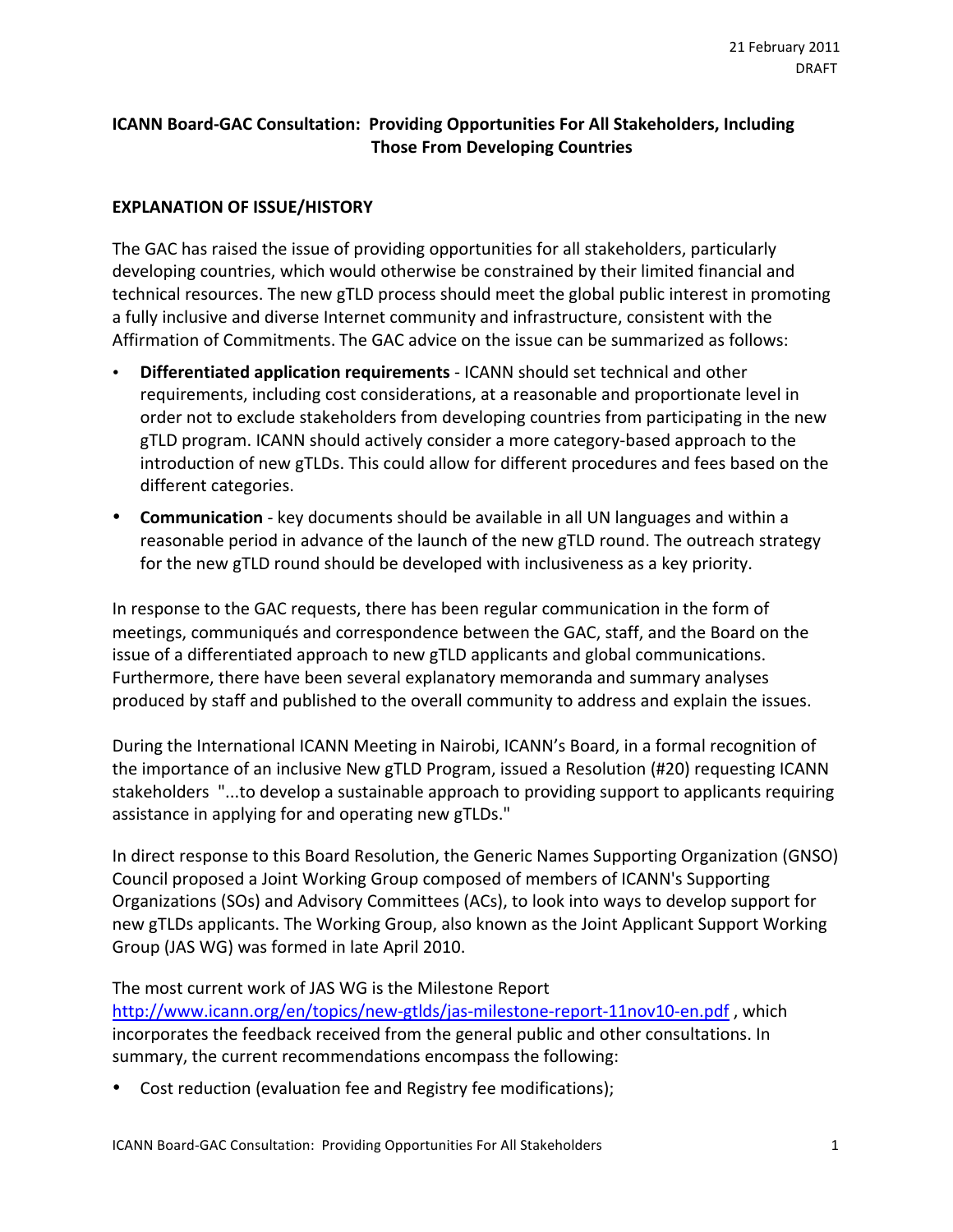- Sponsorship and fundraising (ICANN-sourced and external financial assistance);
- Non-cost considerations (technical or logistical support).

The JAS WG has requested an extension of its Charter (December 2010) and continues evaluating options to provide support for a defined set of applicants.

#### **REMAINING AREAS OF DIFFERENCE:**

It seems that the remaining areas of difference are:

- A. **Method of Implementation**: The GAC recommends that equal opportunity and accessibility can be addressed by having a differentiated set of application requirements, *particularly fees*, which could be reduced possibly based on: (a) differentiated TLD categories and evaluation procedures, or (b) the use of the (potential) surpluses generated after the first-round.
- B. **Timing**: The GAC recommends that the first round should present an opportunity equally available and accessible to all applicants, particularly from developing countries.

The current Guidebook and documentation state that financial aid in the form of fee reductions can be made available in the second round (when much of the process uncertainty is removed), or at least until the JAS finishes its work (which will define procedures for developing sources and disbursements of funds).

#### **A.** Methods of Implementation

(a) Regarding fee reductions that might be based on where the applying organization is located (e.g., a developing country), its organization type (not-for profit, charities, small cities, a brand holder) or a presumed level of effort required to review an application (IDN variants, or multiple strings from the same organization), ICANN has explained through meetings and publication of memoranda the rationale for not reducing fees or standard requirements for a particular set of applicants.

The evaluation fee of \$185,000 may be considered burdensome for certain organizations that are considering applying for a new gTLD. The evaluation fee was developed based upon an adopted policy of revenue-cost neutrality, on principles of fairness and conservatism, and on a detailed cost estimation exercise. The impact of the adopted policy on a specific applicant or a class of applicant was not a factor in the determination of the evaluation fee. While it is acknowledged that some applications may have lower processing costs than others, and the costs associated with evaluating applications may vary, it is utterly difficult, if not impossible in the first round, to determine, *ab initio*, which applications will require more or less resources to process. The application fee is based upon the estimated average cost of all applications. The processing steps and associated costs to perform each application evaluation are based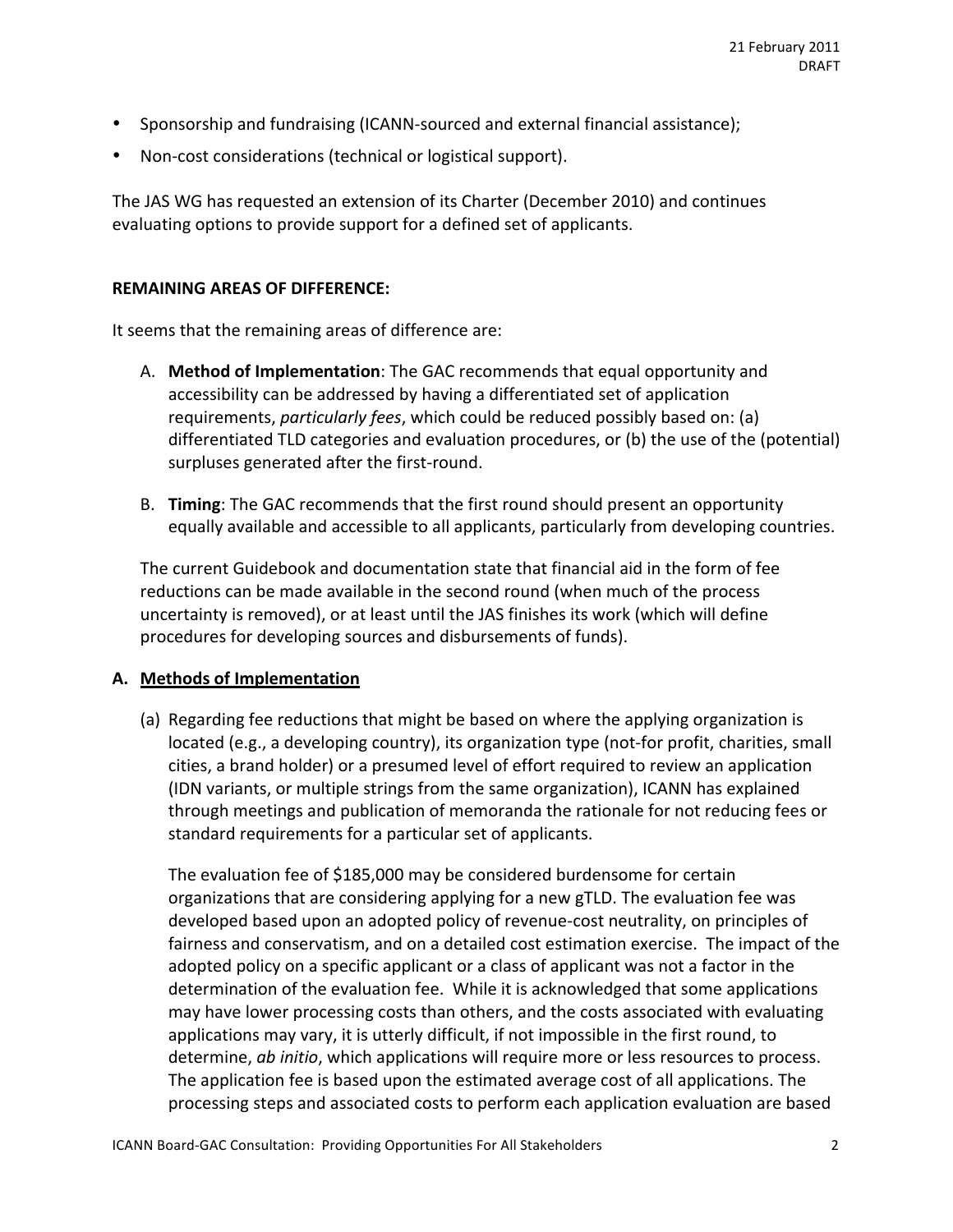on an average number of steps to complete each application and do not change based on the TLD type or organization applying. In addition, applications for translated versions of the same string would undergo the complete evaluation process as each application is expected to stand alone, in line with the adopted policy. Consequently, the current application fee is not expected to change for the initial application round.

- (b) It is important to note that, in the event that there is a surplus from the new gTLD application round, the excess funds will not be used for ICANN's general operations. They will be allocated in a manner consistent with the community's feedback and the policy recommendations. ICANN's multi-stakeholder model will be employed to ensure that all decisions regarding the underlying guiding principles, amounts, recipients, timing and manner of allocation of surplus funds, if any, will be handled in accordance with the community's wishes.
- $(c)$  In an attempt to provide non-financial support to applicants, Board resolved that two lists should be published to match applicants with sources of funds: one list of applicants in need of support, and another of organizations offering support services.
- B. Timing

The implementation of the JAS WG recommendations in time for the first round will depend on the scope and timing in which the recommendations (and the Guidebook) are finalized. A basic information webpage will be available in the upcoming months.

It is more likely that the second round will have a more comprehensive approach to assisting applicants from developing regions/countries. Also, it is anticipated that subsequent application rounds will enable adjustments to the fee structure based on empirical data, such as the historical costs from previous rounds, the effectiveness and efficiency of the application evaluation process and the removal of many of the contingencies and uncertainties at this time.

#### **RELEVANT GUIDEBOOK SECTIONS AND OTHER PAPERS**

Fee exceptions or special categorization of TLDs beyond what has been proposed (community, geographic, and standard) is not being introduced at this time. Per the current guidebook, all criteria, requirements, processes and fees are equally applied to all applicants. All applicants are asked to answer a series of pre-published questions, provide general information and documentation, demonstrate financial capability, and demonstrate technical and operational capability. The only exceptions to the standard requirements and process apply to applicants that, at the time of application, designate the TLDs as being community-based or geographic. In these particular cases, additional requirements and specific processes apply.

A variety of support resources are available to gTLD applicants. More information will be available on ICANN's website.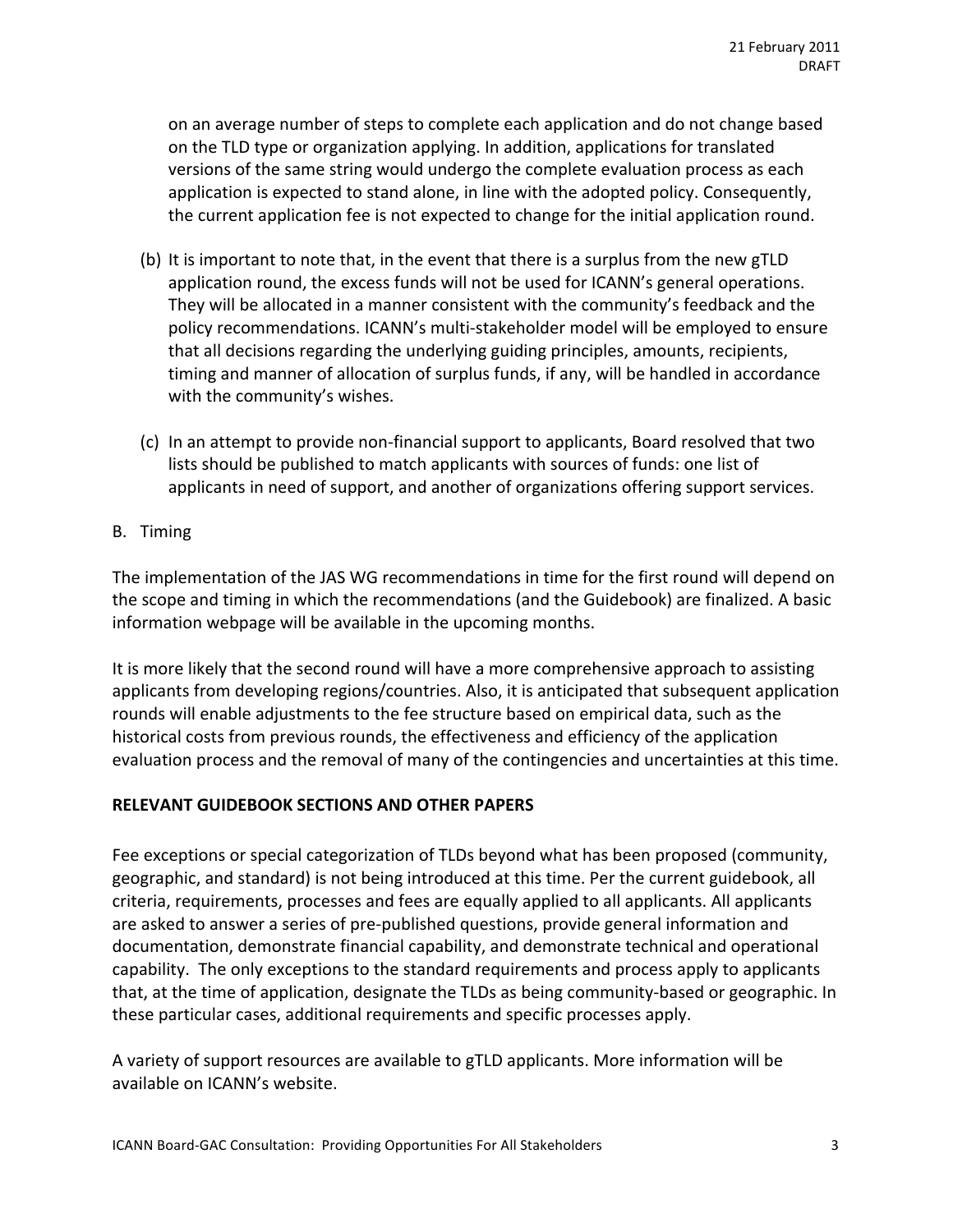#### OTHER RELEVANT INFORMATION

JAS WG - key activities and publications:

- On June 14 posted a blog entitled "Call for Input: Support for New gTLD Applicants"5;
- On June 16 posted preliminary findings for public comment in six languages  $-$  "Joint" SO/AC Working Group on New gTLD Applicant Support Snapshot"6 This public forum closed on 23 August, 2010;
- On June 23 during the ICANN Brussels Meeting, held a public workshop "Reducing Barriers to New gTLD Creation in Developing Regions";
- On September 18 submitted a second snapshot of the recommendations to the ICANN Board and the two chartering organizations, ALAC and GNSO;
- On November  $11$  posted Milestone Report for public comment;
- During Cartagena Meeting December 5 to 10 JAS WG held several public sessions, notably "Assisting applicants from developing countries".
- On-going weekly or by-weekly meetings.

#### Communcations:

ICANN has already undertaken significant effort to achieve some of the objectives of the four-month global communications requirement recommended by the GNSO. ICANN's staff remains deeply committed to the primary goal of ensuring that all those who wish to participate in, and benefit from, the new gTLD Program have opportunity to do so. Here is a short summary of actions taken to date:

- Key documents have been published in the six United Nations languages (English, French, Spanish, Russian, Arabic and Chinese) since 2008 when the first version of the Applicant Guidebook was made available to the general public. Key documents are: Applicant guidebooks, explanatory memos, studies, summary analysis of public comments; factsheets. Materials are available here: http://www.icann.org/en/topics/new-gtld-program.htm.
- ICANN published an initial draft of the communications plan in October 2009. The draft is available online: http://www.icann.org/en/topics/new-gtlds/draft-communicationsplan-oct09-en.pdf
- ICANN staff, Board and other community members have actively, organized, pursued and attended events around the world to educate and increase awareness about the new gTLD program. Most of these events are listed here: http://www.icann.org/en/topics/new-gtlds/past-events-en.htm. Staff continues to work with the global regional managers and community members to identify and participate in outreach opportunities.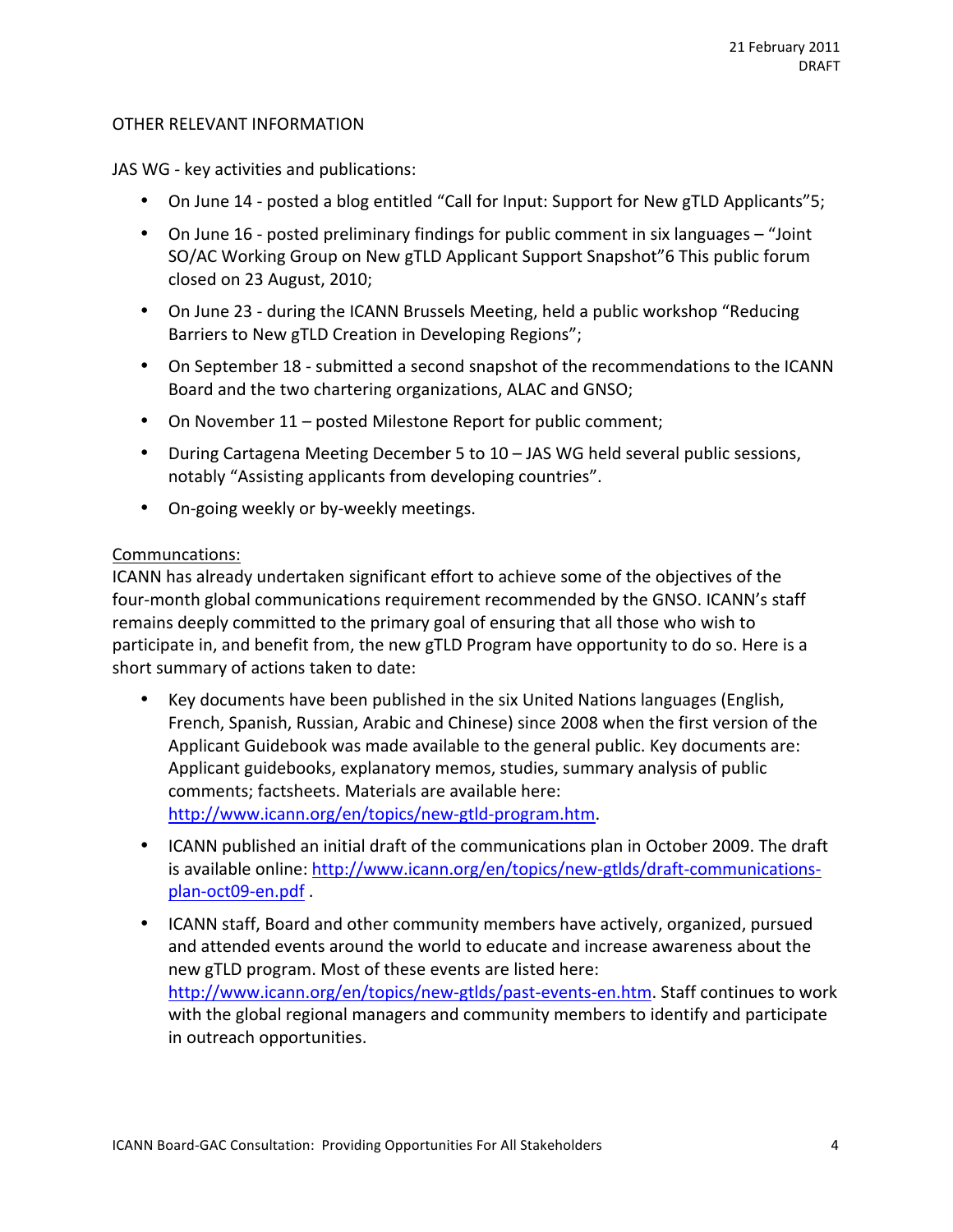# **REFERENCE DOCUMENTS: APPLICANT SUPPORT**

- **EXECTIONS TAKEN RESPONDING TO GAC AND PUBLIC COMMENTS**
- $-$  **CHRONOLOGICAL LISTING OF GAC ADVICE AND COMMENTS ON NEW GTLDS** AND RESPONSES PROVIDED BY ICANN AND KEY DOCUMENTS PUBLISHED ON **THE TOPICS**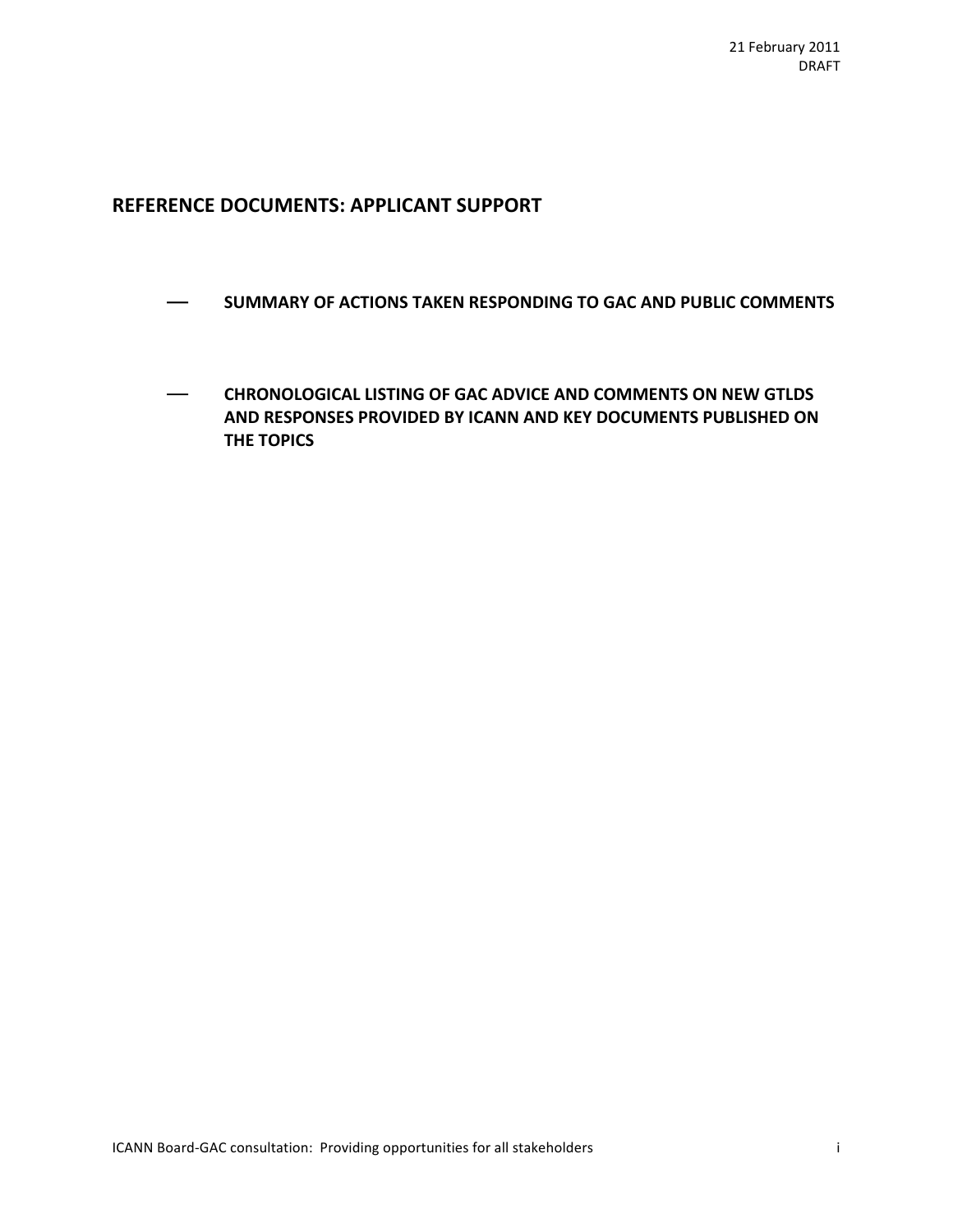## SUMMARY OF ACTIONS TAKEN RESPONDING TO GAC AND PUBLIC COMMENTS

#### Providing opportunities for all stakeholders including those from developing countries

- The program deployment budget includes allotted funds for outreach and education activities in developing countries.
- The application process is designed to facilitate the participation of new entrants and to support diverse types of applications.
- It is expected that applications will come from all regions of the world, and thus application materials are being translated, and documentation requirements are flexible to accommodate practices in multiple regions.
- The Board resolved that resources for potential applicants be posted as part of the new gTLD launch.
- ICANN formed the Joint Supporting Organization/Advisory Committee Applicant Support (JAS) Working Group to develop models for types of aid (financial and otherwise) for applicants.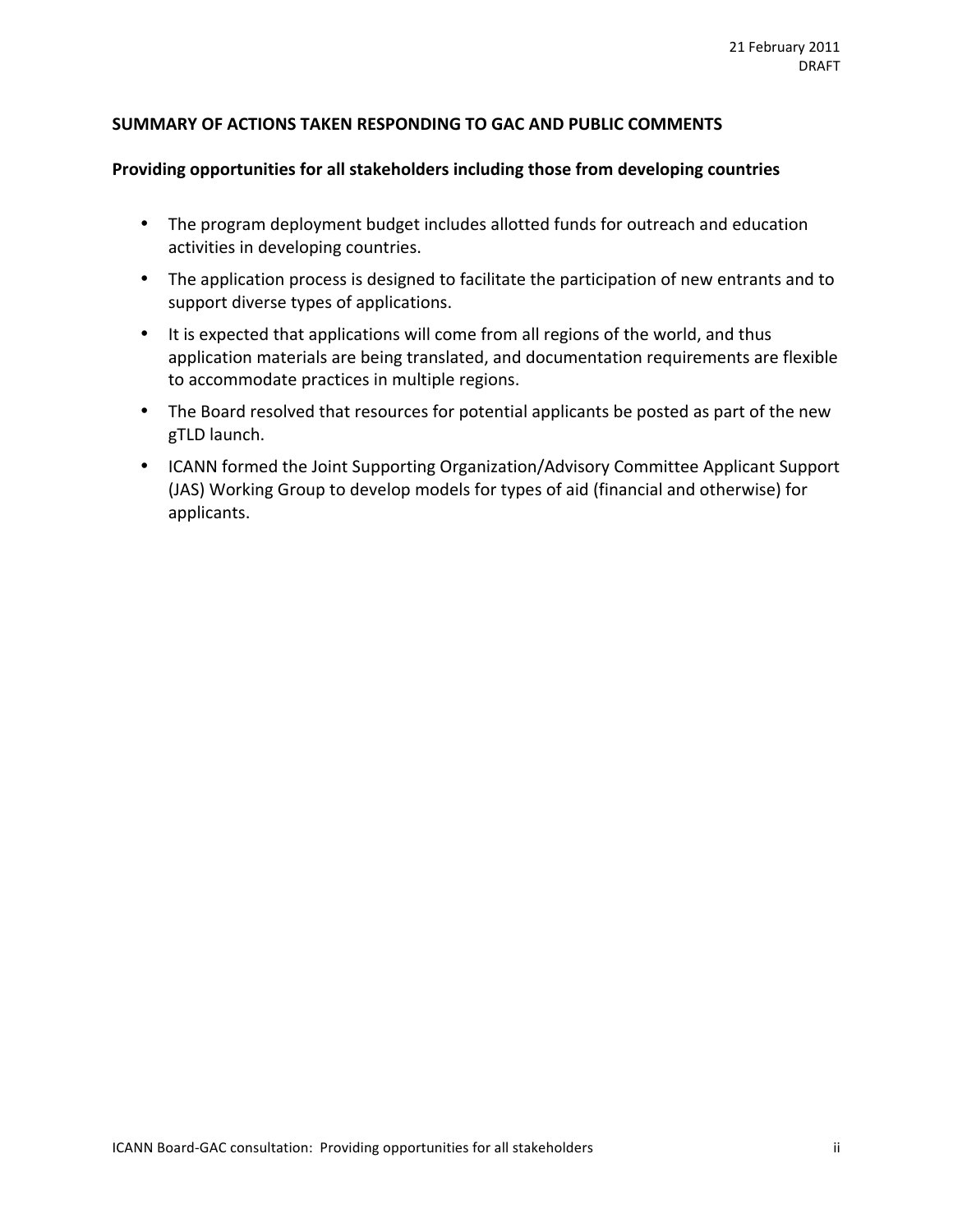## THIS TABLE PROVIDES A CHRONOLOGICAL LISTING OF GAC ADVICE AND COMMENTS ON NEW GTLDS AND RESPONSES PROVIDED BY ICANN AND KEY DOCUMENTS PUBLISHED ON THE TOPICS

## **Providing%Opportunities%For%All%Stakeholders**

| <b>GAC Advice and Comments</b>                                                        | <b>ICANN responses and key documents</b>                                            |
|---------------------------------------------------------------------------------------|-------------------------------------------------------------------------------------|
| 10 March 2009: Comments on V1 of Applicant Guidebook                                  | 24 October 2008: Applicant Guidebook Version 1                                      |
|                                                                                       | http://www.icann.org/en/topics/new-gtlds/draft-rfp-24oct08-en.pdf                   |
|                                                                                       |                                                                                     |
|                                                                                       | 18 February 2009, version 1 Public Comments Analysis Report                         |
|                                                                                       | http://www.icann.org/en/topics/new-gtlds/agv1-analysis-public-comments-             |
|                                                                                       | 18feb09-en.pdf                                                                      |
| 24 June 2009: Communiqué Sydney                                                       |                                                                                     |
| The GAC discussed the Draft Applicant Guidebook version 2 and feels that it does      |                                                                                     |
| not yet respond to all the concerns that governments have. The GAC notes that         |                                                                                     |
| considerable work is underway seeking to address several critical yet outstanding     |                                                                                     |
| issues but the GAC remains concerned about a number of important issues:              |                                                                                     |
| - The one TLD category and single fee structure;                                      |                                                                                     |
|                                                                                       | 18 February 2009: Applicant Guidebook Version 2                                     |
|                                                                                       | http://www.icann.org/en/topics/new-gtlds/draft-rfp-clean-18feb09-en.pdf             |
|                                                                                       |                                                                                     |
|                                                                                       | 31 May 2009, Summary and analysis of public comments on version 2                   |
|                                                                                       | http://www.icann.org/en/topics/new-gtlds/agv2-analysis-public-comments-             |
|                                                                                       | 31may09-en.pdf                                                                      |
| 18 August 2009: Comments on V2 of Applicant Guidebook                                 | 22 September 2009: Reply from ICANN Chairman                                        |
| The GAC proposes that ICANN should actively consider a more category-based            | http://www.icann.org/en/correspondence/dengate-thrush-to-karklins-22sep09-          |
| approach to the introduction of new gTLDs. This could allow for different             | en.pdf                                                                              |
| procedures for different types of TLDs, including non-commercial cultural, linguistic | Significant consideration has been given to the issue of the introducing category-  |
| and regional gTLDs which would strengthen cultural diversity on the Internet,         | based TLDs in the new gTLD process. The policy recommendations of the GNSO and      |
| creation of local content, and freedom of expression. It would also potentially       | the GAC principles have resulted in the creation of three gTLD categories or types: |
| lessen consumer confusion and provide a structure for a more measured rollout of      |                                                                                     |
| new gTLDs.                                                                            | Community-based TLDs<br>$\bullet$                                                   |
| Furthermore the GAC believes that the structure of the gTLD application fee regime    | Geographic Name TLDs                                                                |
| should reflect these different categories and the limited financial resources         | Everything else (called Open TLDs)                                                  |
| available to applicants for some of them. The GAC also feels that it would be logical | Similarly to the GAC, community comment suggests the creation of several TLD        |
| and reasonable to apply existing policy principles and processes for ccTLDs (such as  | categories: for example, single-owner, country, intergovernmental organization,     |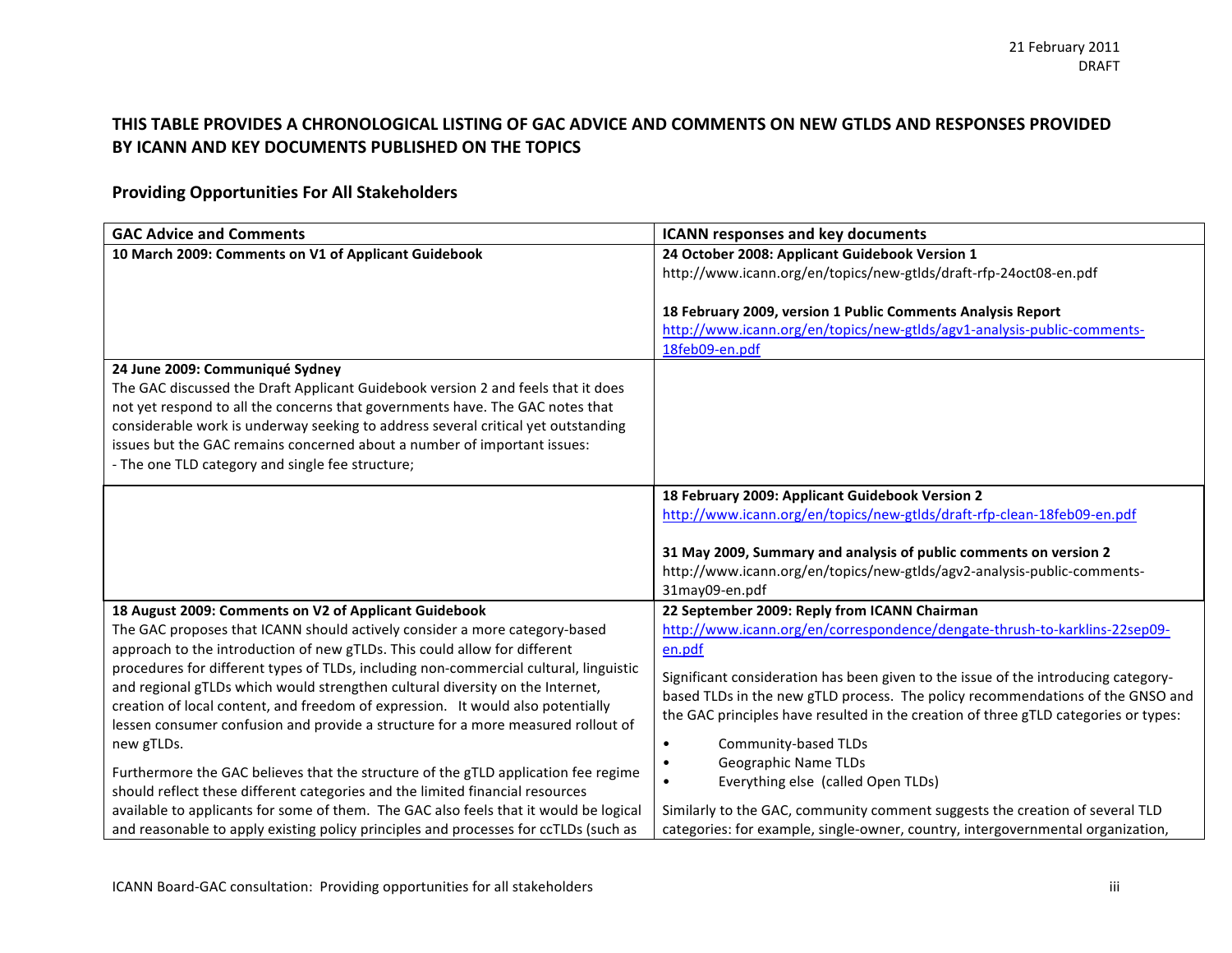| those policy provisions outlined in the GAC's ccTLD principles) to any top level | socio-cultural, community and open. Depending on the category, various                                                                                 |
|----------------------------------------------------------------------------------|--------------------------------------------------------------------------------------------------------------------------------------------------------|
| domains intended to service a specific community within a specific national      | accommodations are suggested; for example, no requirements for an ICANN                                                                                |
| jurisdiction.                                                                    | contract, or to use accredited registrars, or to follow consensus policy, or policy                                                                    |
|                                                                                  | provisions outlined in the GAC's ccTLD principles. Some might be restricted to not-                                                                    |
|                                                                                  | for-profit status, be eligible for reduced fees, require registration restrictions, and                                                                |
|                                                                                  | have names reserved in anticipation of registration by certain parties.                                                                                |
|                                                                                  | The following table indicates some of the categories of TLDs and the<br>$\alpha$ accommodations proposed in some of the public comments <sup>1</sup> : |

*TLD\$CATEGORIES\$ PROPOSED*

| <b>TYPE</b>  | Contract  | Use of<br><b>Registrars</b> | <b>Consensus Policy</b> | May Be<br>For-<br>Profit | <b>Fees</b>         | <b>Restrictions</b> | <b>Name</b><br><b>Blocked</b> |
|--------------|-----------|-----------------------------|-------------------------|--------------------------|---------------------|---------------------|-------------------------------|
| Single-owner | Yes       | No                          | Yes                     | Yes                      | Volume<br>discounts | Restricted          | Sometimes                     |
| Geographic   | No        | No                          | No                      | Yes                      | Voluntary           | Open                | Yes                           |
| I/O          | Yes       | <b>Certain Cases</b>        | No                      | Yes                      | Normal              | Open                | Yes                           |
| Cultural     | <b>No</b> | No                          | No                      | No                       | None                | Restricted          | No                            |
| Community    | Yes       | No                          | Yes                     | Yes                      | Normal              | Restricted          | No                            |
| Open         | Yes       | Yes                         | Yes                     | Yes                      | Normal              | Open                | No                            |

!!!!!!!!!!!!!!!!!!!!!!!!!!!!!!!!!!!!!!!!!!!!!!!!!!!!!!! <sup>1</sup>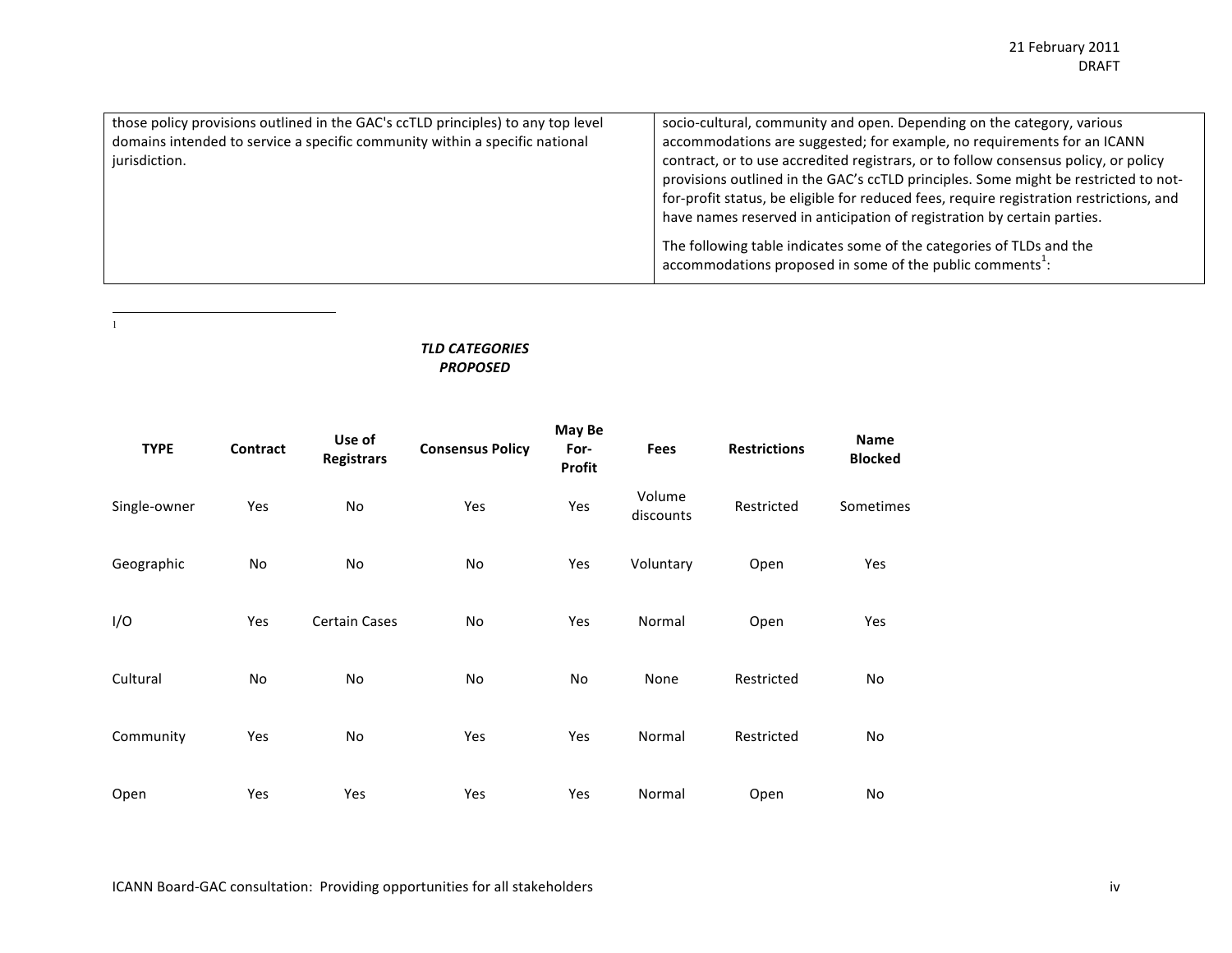|                                                                                 | The introduction of a number of new gTLD categories with a number of different<br>accommodations will lead to a complex and difficult application, administration and<br>evaluation process, in addition to a very complicated contractual compliance<br>environment. Additionally, there will be considerable debate and discussion in the<br>community as to whether certain accommodations should be made. Should certain<br>gTLDs not be required to have an agreement with ICANN or not be required to<br>follow consensus policy? Should certain TLDs be required to maintain not-for-<br>process status? These discussions and debates will take considerable time and<br>resources and may ultimately not result in consensus.                                                                                                                                                                                                          |
|---------------------------------------------------------------------------------|-------------------------------------------------------------------------------------------------------------------------------------------------------------------------------------------------------------------------------------------------------------------------------------------------------------------------------------------------------------------------------------------------------------------------------------------------------------------------------------------------------------------------------------------------------------------------------------------------------------------------------------------------------------------------------------------------------------------------------------------------------------------------------------------------------------------------------------------------------------------------------------------------------------------------------------------------|
|                                                                                 | Parsing fees among TLD categories is problematic at this time due to the uncertain<br>number of applications and thus the current lack of clarity about the extent to<br>which economies of scale can be realized in supporting new gTLDs operationally. It<br>will be difficult to create different fee structures (application or annual fees) in this<br>uncertain environment. Reductions in some application fees will result in increases<br>to others. This is also true in the area of annual registry fees. The annual fee<br>reduction made between the first and second version of the Draft Applicant<br>Guidebook lowered fees to the extent possible given the unknown number of TLDs<br>that will be delegated into the root zone. ICANN has always stated that the idea of<br>fee categories and lower fees will be investigated after the first round and following<br>removal of many of the contingencies and uncertainties. |
|                                                                                 | Finally, the structure of TLD categories, if granted different accommodations with<br>differing contractual obligations, would result in significantly higher compliance<br>costs and therefore, annual fees. If a self-declaration program is instituted and<br>contractual accommodations are eliminated or minimized, fees can remain<br>constant.                                                                                                                                                                                                                                                                                                                                                                                                                                                                                                                                                                                           |
|                                                                                 | It may well be that as definitive categories of applicants emerge in practice, and as<br>ICANN and the respective communities gain further experience of possible benefits<br>of additional gTLD categorization over time, organizational structures might be<br>developed with ICANN to reflect these categories. That will be a consequence of<br>bottom-up policy developments by affected participants, according to the ICANN<br>model. Nothing in the current implementation procedures foreclose those future<br>developments.                                                                                                                                                                                                                                                                                                                                                                                                           |
| 28 October 2009: Communiqué Seoul                                               |                                                                                                                                                                                                                                                                                                                                                                                                                                                                                                                                                                                                                                                                                                                                                                                                                                                                                                                                                 |
| Following discussions in Seoul however, both between GAC members and with       |                                                                                                                                                                                                                                                                                                                                                                                                                                                                                                                                                                                                                                                                                                                                                                                                                                                                                                                                                 |
| other stakeholders, the GAC feels that many of its concerns remain outstanding, |                                                                                                                                                                                                                                                                                                                                                                                                                                                                                                                                                                                                                                                                                                                                                                                                                                                                                                                                                 |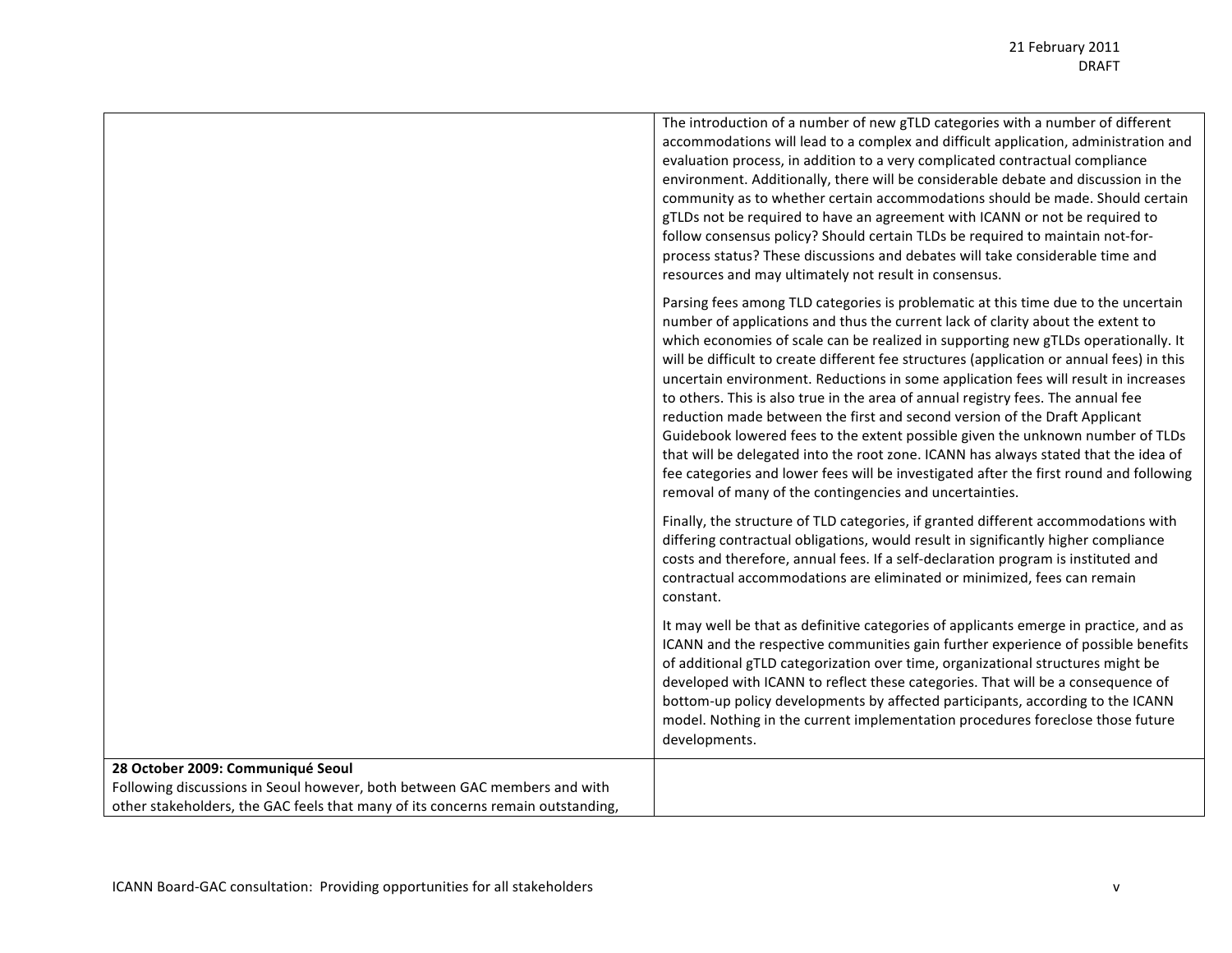| related in particular to:                                                                                                                                                                                                                                                                                                                                                                                                                                                                                                                                                                                                                 |                                                                                                                                                                                                                                                                                                                                                                                                                                                                                                                                                                                                                                                                                                                                                                                                                                                                                                                                                                                                                                                                                |
|-------------------------------------------------------------------------------------------------------------------------------------------------------------------------------------------------------------------------------------------------------------------------------------------------------------------------------------------------------------------------------------------------------------------------------------------------------------------------------------------------------------------------------------------------------------------------------------------------------------------------------------------|--------------------------------------------------------------------------------------------------------------------------------------------------------------------------------------------------------------------------------------------------------------------------------------------------------------------------------------------------------------------------------------------------------------------------------------------------------------------------------------------------------------------------------------------------------------------------------------------------------------------------------------------------------------------------------------------------------------------------------------------------------------------------------------------------------------------------------------------------------------------------------------------------------------------------------------------------------------------------------------------------------------------------------------------------------------------------------|
| - the need to assist developing countries which would otherwise be constrained by<br>their limited access to financial and technical resources.                                                                                                                                                                                                                                                                                                                                                                                                                                                                                           |                                                                                                                                                                                                                                                                                                                                                                                                                                                                                                                                                                                                                                                                                                                                                                                                                                                                                                                                                                                                                                                                                |
|                                                                                                                                                                                                                                                                                                                                                                                                                                                                                                                                                                                                                                           | 4 October 2009: Applicant Guidebook Version 3                                                                                                                                                                                                                                                                                                                                                                                                                                                                                                                                                                                                                                                                                                                                                                                                                                                                                                                                                                                                                                  |
|                                                                                                                                                                                                                                                                                                                                                                                                                                                                                                                                                                                                                                           | http://www.icann.org/en/topics/new-gtlds/draft-rfp-clean-04oct09-en.pdf                                                                                                                                                                                                                                                                                                                                                                                                                                                                                                                                                                                                                                                                                                                                                                                                                                                                                                                                                                                                        |
|                                                                                                                                                                                                                                                                                                                                                                                                                                                                                                                                                                                                                                           | 15 February 2010, Summary and analysis comments version 3<br>http://www.icann.org/en/topics/new-gtlds/summary-analysis-agv3-15feb10-en.pdf                                                                                                                                                                                                                                                                                                                                                                                                                                                                                                                                                                                                                                                                                                                                                                                                                                                                                                                                     |
| 10 March 2010 Comments on V3 of Applicant Guidebook                                                                                                                                                                                                                                                                                                                                                                                                                                                                                                                                                                                       | 5 August 2010: Reply from ICANN Chairman                                                                                                                                                                                                                                                                                                                                                                                                                                                                                                                                                                                                                                                                                                                                                                                                                                                                                                                                                                                                                                       |
| Finally, the GAC reiterates the importance of fully exploring the potential benefits of                                                                                                                                                                                                                                                                                                                                                                                                                                                                                                                                                   | http://www.icann.org/en/correspondence/dengate-thrush-to-dryden-05aug10-                                                                                                                                                                                                                                                                                                                                                                                                                                                                                                                                                                                                                                                                                                                                                                                                                                                                                                                                                                                                       |
|                                                                                                                                                                                                                                                                                                                                                                                                                                                                                                                                                                                                                                           | en.pdf                                                                                                                                                                                                                                                                                                                                                                                                                                                                                                                                                                                                                                                                                                                                                                                                                                                                                                                                                                                                                                                                         |
| further categories (or track differentiation) that could simplify rather than add<br>complexity to the management of the new TLD program and in that way help to<br>accelerate the new gTLD program. In particular, the GAC believes that:<br>iii) instead of the currently proposed single-fee requirement, a cost-based structure<br>of fees appropriate to each category of TLD would a) prevent cross subsidisation<br>and b) better reflect the project scale, logistical requirements and financial position<br>of local community and developing country stakeholders who should not be<br>disenfranchised from the new TLD round. | ICANN is a strong proponent of innovative uses of new TLDs. This is especially so in<br>cases where TLDs can be delegated to address the needs of specific communities<br>such as intergovernmental organizations, socio-cultural groups and registered<br>brands. Rather than having ICANN limit this type of innovation and identification<br>with certain TLD models, more creativity might be spawned by allowing different<br>groups to self-identify the type of TLD they purport to be and promote that model<br>among their community. If a self-declaration program is instituted and contractual<br>accommodations are eliminated or minimized, fees can remain constant.<br>Socio-economic groups, brand owners and other groups all can be accommodated<br>under the existing structure and self-identify as a particular type of TLD. Over time,<br>the market and community interests will sort TLD types - a model preferable to<br>having ICANN make that determination a priori. To reiterate, it is not for ICANN to<br>develop these distinctions a priori. |
|                                                                                                                                                                                                                                                                                                                                                                                                                                                                                                                                                                                                                                           | It may well be that as definitive categories of applicants emerge in practice, and as<br>ICANN and the respective communities gain further experience of possible benefits<br>of additional gTLD categorization over time, organizational structures might be<br>developed with ICANN to reflect these categories. That will be a consequence of<br>bottom-up policy developments by affected participants, according to the ICANN<br>model. Nothing in the current implementation procedures forecloses those future<br>developments.                                                                                                                                                                                                                                                                                                                                                                                                                                                                                                                                         |
|                                                                                                                                                                                                                                                                                                                                                                                                                                                                                                                                                                                                                                           | Significant consideration has been given to the issue of the introducing<br>category-based TLDs in the new gTLD process. The policy recommendations of the<br>GNSO and the GAC principles have resulted in the creation of three gTLD categories<br>or types:                                                                                                                                                                                                                                                                                                                                                                                                                                                                                                                                                                                                                                                                                                                                                                                                                  |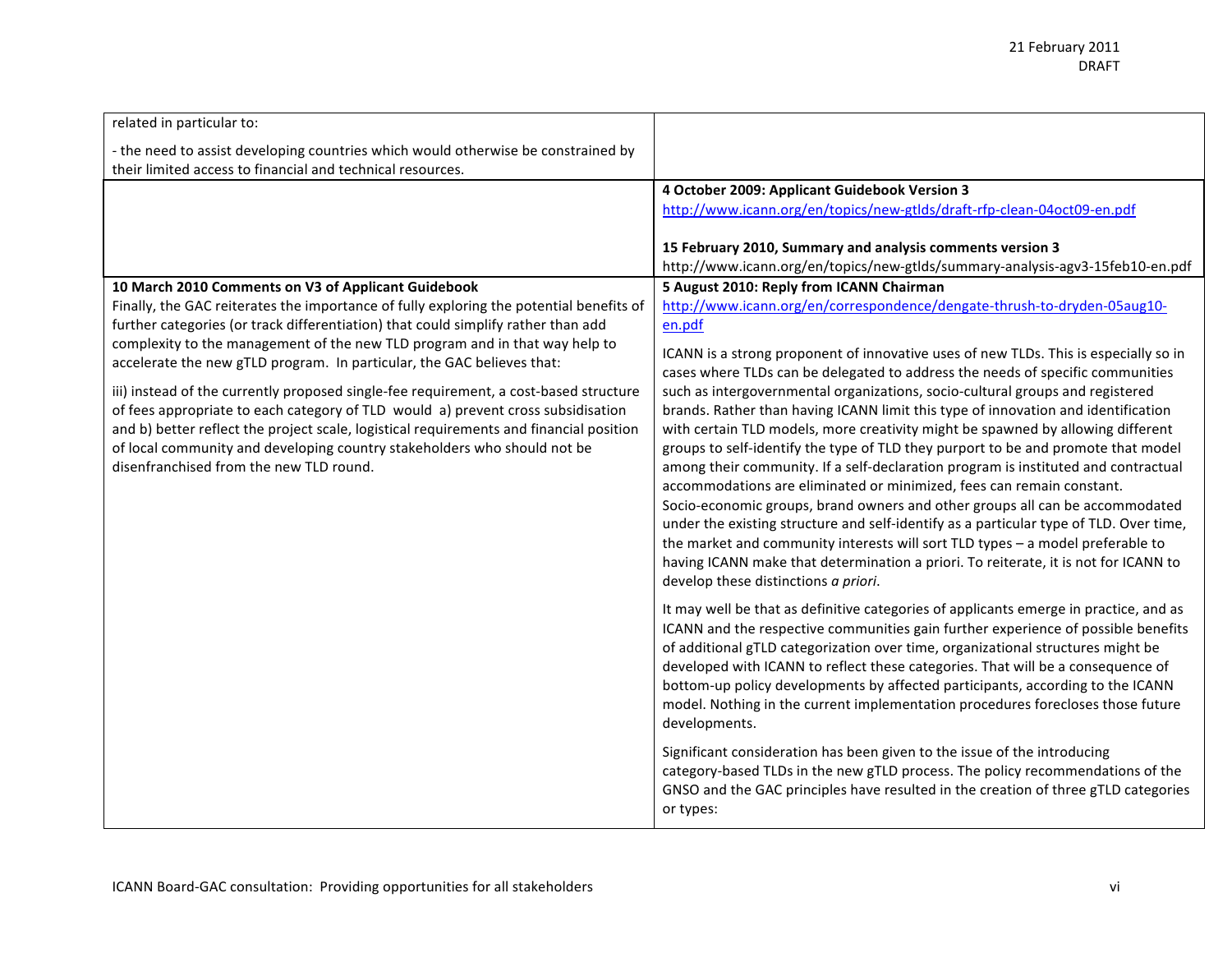┑

|                                                                                   | Community-based TLDs                                                                                                                                                                                                                                                                                                                                                                                                                                                                                                                                                                                                                              |
|-----------------------------------------------------------------------------------|---------------------------------------------------------------------------------------------------------------------------------------------------------------------------------------------------------------------------------------------------------------------------------------------------------------------------------------------------------------------------------------------------------------------------------------------------------------------------------------------------------------------------------------------------------------------------------------------------------------------------------------------------|
|                                                                                   | Geographic Name TLDs                                                                                                                                                                                                                                                                                                                                                                                                                                                                                                                                                                                                                              |
|                                                                                   | Everything else (called standard or open TLDs)                                                                                                                                                                                                                                                                                                                                                                                                                                                                                                                                                                                                    |
|                                                                                   | Community comment suggests the creation of several TLD categories: for example,<br>single-owner, country, intergovernmental organization, socio-cultural, community<br>and open. Depending on the category, various accommodations are suggested: for<br>example, no requirements for an ICANN contract, or to use accredited registrars, or<br>to follow consensus policy, or policy provisions outlined in the GAC's ccTLD<br>principles. Some might be restricted to not-for-profit status, be eligible for reduced<br>fees, require registration restrictions, and have names reserved in anticipation of<br>registration by certain parties. |
|                                                                                   | Beyond the accommodations sought, many or all of the suggested categories seem<br>to be variations of community-based TLDs. The preference for community-based<br>TLDs in the evaluation/contention process is based on policy advice from the GNSO<br>and is intended to ensure that community-based applicants receive the TLD string<br>to which their community is strongly related. Perhaps the most important aspect of<br>the suggested categories is that an applicant within these categories does, in fact,<br>receive the string associated with its community, and that is what the existing<br>process is designed to do.            |
|                                                                                   | The introduction of a number of new gTLD categories with a number of different<br>accommodations will lead to a complex and difficult application, administration and<br>evaluation process, in addition to a very complicated contractual compliance<br>environment. Additionally, there will be considerable debate and discussion in the<br>community as to whether certain accommodations should be made. Should certain<br>gTLDs not be required to have an agreement with ICANN or not be required to<br>follow consensus policy? Should certain TLDs be required to maintain<br>not-for-process status?                                    |
|                                                                                   | These discussions and debates will take considerable time and resources and may<br>ultimately not result in consensus.                                                                                                                                                                                                                                                                                                                                                                                                                                                                                                                            |
|                                                                                   | The structure of TLD categories, if granted different accommodations with differing<br>contractual obligations, would result in significantly higher compliance costs and<br>therefore, annual fees.                                                                                                                                                                                                                                                                                                                                                                                                                                              |
| 23 June 2010: Communiqué Brussels                                                 |                                                                                                                                                                                                                                                                                                                                                                                                                                                                                                                                                                                                                                                   |
| The GAC believes that the new gTLD process should meet the global public interest |                                                                                                                                                                                                                                                                                                                                                                                                                                                                                                                                                                                                                                                   |
| consistent with the Affirmation of Commitments. It therefore urges ICANN to set   |                                                                                                                                                                                                                                                                                                                                                                                                                                                                                                                                                                                                                                                   |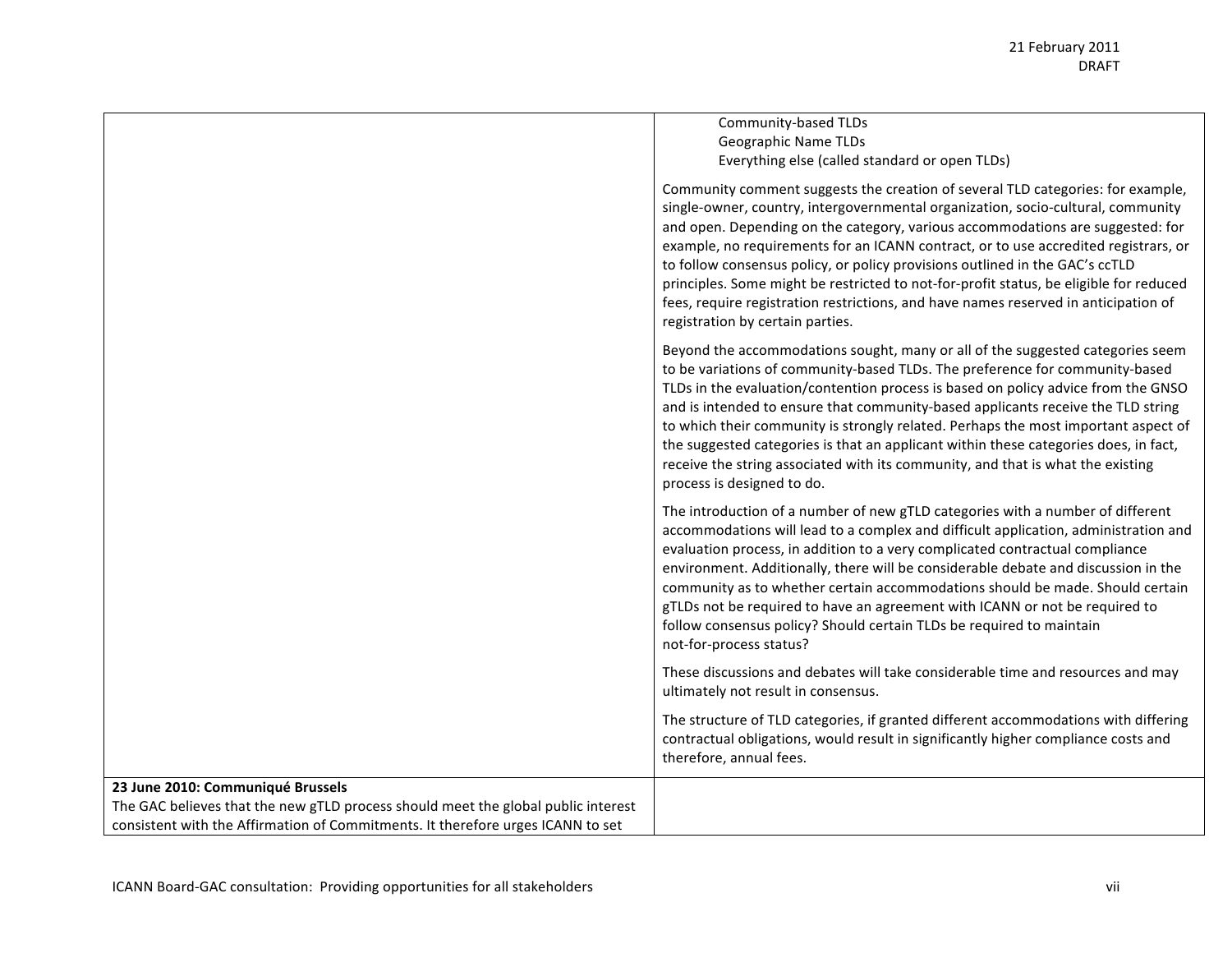| technical and other requirements, including cost considerations, at a reasonable<br>and proportionate level in order not to exclude developing country stakeholders<br>from participating in the new gTLD-process. Key documents should be available in<br>all UN languages. The GAC urges that the communications and outreach strategy for<br>the new gTLD round be developed with this issue of inclusiveness as a key priority.                                                                                                                                                                                                                                                                                                                                                                                                                                                                                                                                                                                                                                                                                                                                                                  |                                                                                                                                                                                                                                                                                                                                                                                                                                                                                                                                                                                                                                                                                                                                                                                                                                                                                                                                                                                                                                                                                                                                                                                                                                                                                                                                                                                                                                                                                                                                                                                                                                                                                                                                                                                                                                                                                                                                                                                                                                                                                                                                                              |
|------------------------------------------------------------------------------------------------------------------------------------------------------------------------------------------------------------------------------------------------------------------------------------------------------------------------------------------------------------------------------------------------------------------------------------------------------------------------------------------------------------------------------------------------------------------------------------------------------------------------------------------------------------------------------------------------------------------------------------------------------------------------------------------------------------------------------------------------------------------------------------------------------------------------------------------------------------------------------------------------------------------------------------------------------------------------------------------------------------------------------------------------------------------------------------------------------|--------------------------------------------------------------------------------------------------------------------------------------------------------------------------------------------------------------------------------------------------------------------------------------------------------------------------------------------------------------------------------------------------------------------------------------------------------------------------------------------------------------------------------------------------------------------------------------------------------------------------------------------------------------------------------------------------------------------------------------------------------------------------------------------------------------------------------------------------------------------------------------------------------------------------------------------------------------------------------------------------------------------------------------------------------------------------------------------------------------------------------------------------------------------------------------------------------------------------------------------------------------------------------------------------------------------------------------------------------------------------------------------------------------------------------------------------------------------------------------------------------------------------------------------------------------------------------------------------------------------------------------------------------------------------------------------------------------------------------------------------------------------------------------------------------------------------------------------------------------------------------------------------------------------------------------------------------------------------------------------------------------------------------------------------------------------------------------------------------------------------------------------------------------|
| 23 September 2010: Comments on V4 of Applicant Guidebook<br>The GAC notes the concerns expressed at the Internet Governance Forum in Vilnius<br>on 16 September that the new gTLD round as currently framed carries the risk of<br>excluding the participation of developing countries in the gTLD round and thereby<br>ensuring cultural and linguistic diversity.<br>The GAC reiterates its strong belief that the new gTLD process should meet the<br>global public interest in promoting a fully inclusive and diverse Internet community<br>and infrastructure, consistent with the Affirmation of Commitments. The GAC<br>therefore urges ICANN to set technical and other requirements, including cost<br>considerations, at a reasonable and proportionate level in order not to exclude<br>stakeholders from developing countries from participating in the new gTLD process.<br>Key documents produced by ICANN must be available in all UN languages within a<br>reasonable period in advance of the launch of the gTLD round. The GAC strongly<br>recommends that the communications strategy for the new gTLD round be<br>developed with this issue of inclusiveness as a key priority. | 28 May 2010: Applicant Guidebook Version 4<br>http://www.icann.org/en/topics/new-gtlds/draft-rfp-clean-28may10-en.pdf<br>12 November 2010: Summary and analysis of comments version 4<br>http://www.icann.org/en/topics/new-gtlds/summary-analysis-agv4-12nov10-en.pdf<br>23 November 2010: Reply from ICANN Chairman<br>http://www.icann.org/en/correspondence/dengate-thrush-to-dryden-23nov10-<br>en.pdf<br>The Board notes that through the IDN ccTLD Fast Track process much has been<br>done to meet the global public interest in promoting a fully inclusive and diverse<br>Internet community and infrastructure, at very minimal cost to applicants. The new<br>gTLD process has been developed on a cost-recovery model, and owing to a level of<br>uncertainty associated with the launch of new gTLDs, the fee levels currently in the<br>Applicant Guidebook will be maintained for all applicants.<br>As stated in correspondence to the GAC of 22 September 2010, ' the experience<br>gained from the initial round of applications will inform decisions on fee levels, and<br>the scope for discounts and subsidies in subsequent rounds. ICANN has always<br>stated that the idea of fee categories and lower fees will be investigated after the<br>first round and following removal of many of the contingencies and uncertainties."<br>The Board supports the publication of a list of organizations that request assistance<br>and organizations that state an interest in assisting with additional program<br>development, for example pro-bono consulting advice, in kind support, or financial<br>assistance so that those needing assistance and those willing to provide assistance<br>can identify each other and work together. The new gTLD Deployment Budget,<br>available at http://www.icann.org/en/announcements/announcement-22oct10-<br>en.htm contains US\$200,000 to help identify, educate, and promote the<br>organizations willing to provide such assistance and an additional US\$100,000 has<br>been added to the Application Processing Budget to increase Customer Support<br>processes for all applicants. |
|                                                                                                                                                                                                                                                                                                                                                                                                                                                                                                                                                                                                                                                                                                                                                                                                                                                                                                                                                                                                                                                                                                                                                                                                      | 25 September 2010: Board meeting in Trondheim<br>http://www.icann.org/en/minutes/resolutions-25sep10-en.htm                                                                                                                                                                                                                                                                                                                                                                                                                                                                                                                                                                                                                                                                                                                                                                                                                                                                                                                                                                                                                                                                                                                                                                                                                                                                                                                                                                                                                                                                                                                                                                                                                                                                                                                                                                                                                                                                                                                                                                                                                                                  |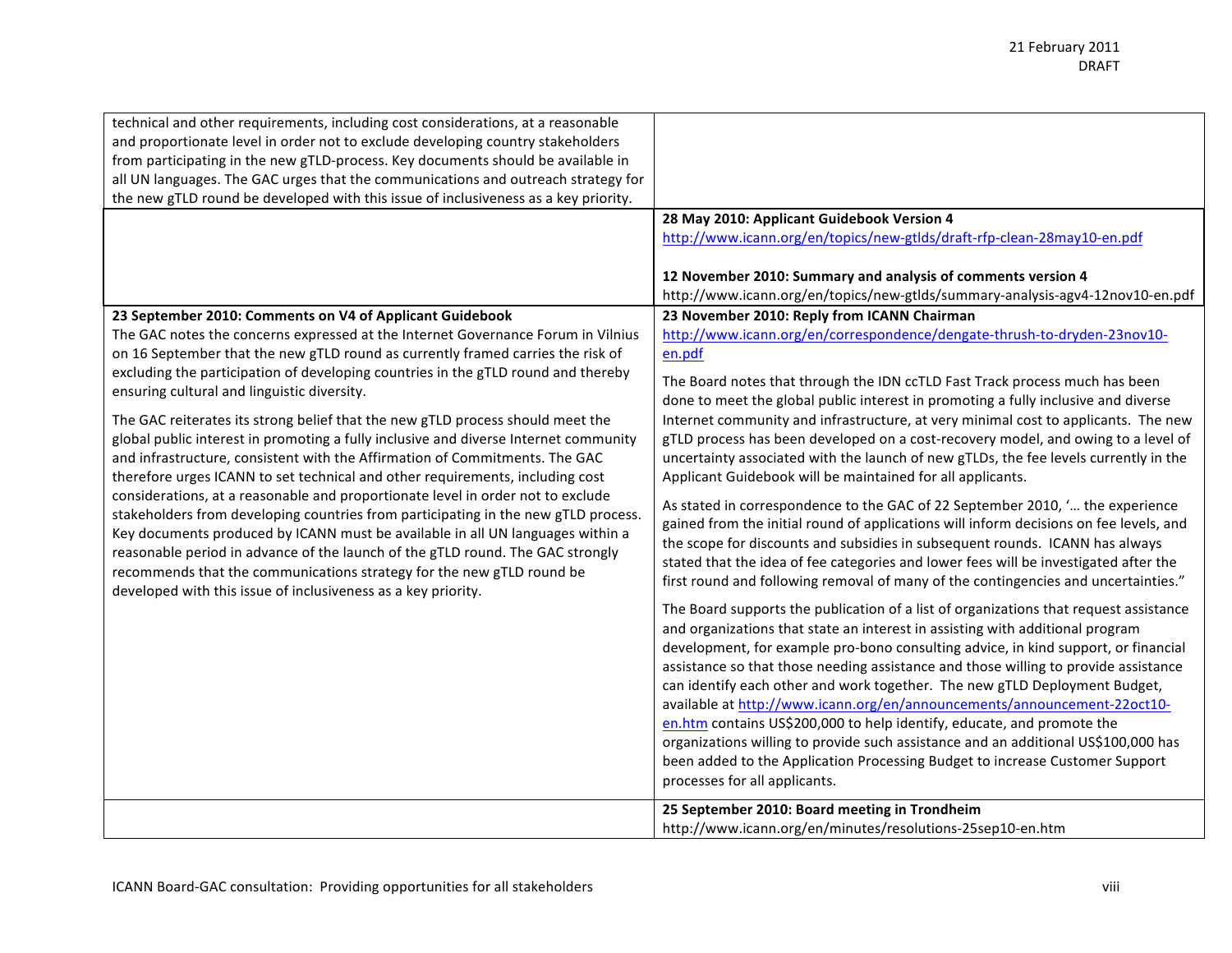|                                                                                                                                                                                                                                                                                   | <b>Board Briefing Materials:</b><br>One [PDF, 3.23 MB]<br>Two [PDF, 2.03 MB]<br><b>Three [PDF, 816 KB]</b><br>Four [PDF, 240 KB]<br>Five [PDF, 546 KB]<br><b>New gTLD Applicant Support</b><br>Support to applicants will generally include outreach and education to encourage<br>participation across all regions, but any direct financial support for applicant fees<br>must come from sources outside of ICANN.                                                                                                                                                                                                                                                               |
|-----------------------------------------------------------------------------------------------------------------------------------------------------------------------------------------------------------------------------------------------------------------------------------|------------------------------------------------------------------------------------------------------------------------------------------------------------------------------------------------------------------------------------------------------------------------------------------------------------------------------------------------------------------------------------------------------------------------------------------------------------------------------------------------------------------------------------------------------------------------------------------------------------------------------------------------------------------------------------|
|                                                                                                                                                                                                                                                                                   | Staff will publish a list of organizations that request assistance and organizations<br>that state an interest in assisting with additional program development, for example<br>pro-bono consulting advice, pro-bono in-kind support, or financial assistance so that<br>those needing assistance and those willing to provide assistance can identify each<br>other and work together.<br>Owing to the level of uncertainty associated with the launch of new gTLDs, the fee<br>levels currently in the Applicant Guidebook will be maintained for all applicants.                                                                                                                |
|                                                                                                                                                                                                                                                                                   | 12 November 2010: Proposed Final Applicant Guidebook<br>http://www.icann.org/en/topics/new-gtlds/draft-rfp-clean-12nov10-en.pdf                                                                                                                                                                                                                                                                                                                                                                                                                                                                                                                                                    |
| 9 December 2010: Communiqué Cartagena<br>That the GAC will provide the Board at the earliest opportunity with a list or<br>"scorecard" of the issues which the GAC feels are still outstanding and require<br>additional discussion between the Board and the GAC. These include: | 10 December 2010, Board meeting<br>New gTLD Remaining Issues<br>http://www.icann.org/en/minutes/resolutions-10dec10-en.htm#2                                                                                                                                                                                                                                                                                                                                                                                                                                                                                                                                                       |
| Providing opportunities for all stakeholders including those from developing<br>countries;                                                                                                                                                                                        | Resolved (2010.12.10.21), the Board:<br>1. Appreciates the GAC's acceptance of the Board's invitation for an inter-<br>sessional meeting to address the GAC's outstanding concerns with the new<br>gTLD process. The Board anticipates this meeting occurring in February<br>2011, and looks forward to planning for this meeting in consultation and<br>cooperation with the GAC, and to hearing the GAC's specific views on each<br>remaining issue.<br>2. Directs staff to make revisions to the guidebook as appropriate based on<br>the comments received during the public comment period on the Proposed<br>Final Applicant Guidebook and comments on the New gTLD Economic |